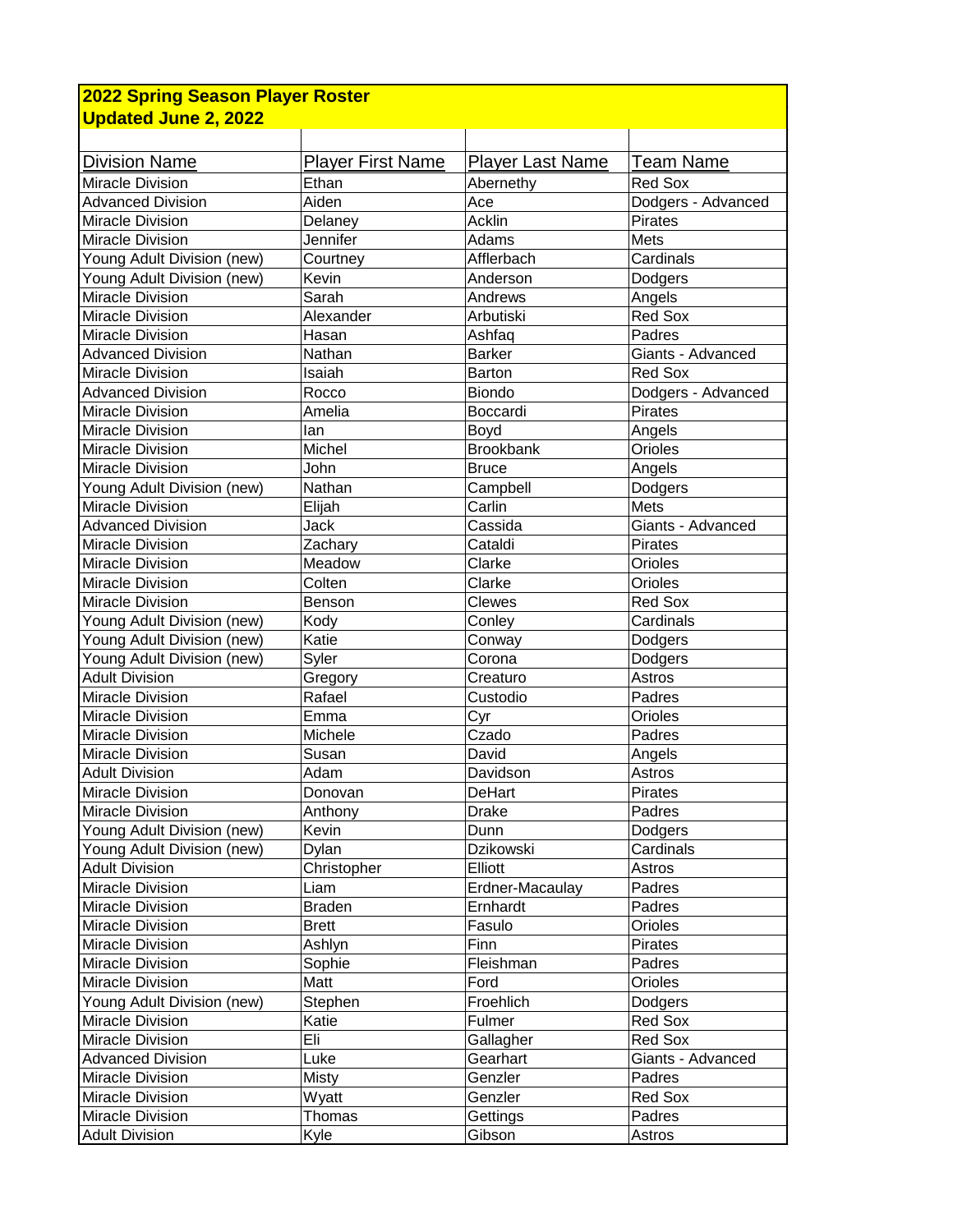| 2022 Spring Season Player Roster                    |                   |                         |                    |  |  |
|-----------------------------------------------------|-------------------|-------------------------|--------------------|--|--|
| <b>Updated June 2, 2022</b>                         |                   |                         |                    |  |  |
|                                                     |                   |                         |                    |  |  |
| <b>Division Name</b>                                | Player First Name | <b>Player Last Name</b> | Team Name          |  |  |
| <b>Advanced Division</b>                            | Justin            | Gilliland               | Dodgers - Advanced |  |  |
| <b>Advanced Division</b>                            | Andrew            | Goad                    | Dodgers - Advanced |  |  |
| <b>Advanced Division</b>                            | Clayton           | Goupil                  | Dodgers - Advanced |  |  |
| Young Adult Division (new)                          | Stephen           | Grabinski               | Dodgers            |  |  |
| Miracle Division                                    | Kendall           | Gray                    | Mets               |  |  |
| <b>Advanced Division</b>                            | Matthew           | Gurtner                 | Giants - Advanced  |  |  |
| Miracle Division                                    | Christopher       | Hall                    | Angels             |  |  |
| Miracle Division                                    | Coby              | Hays                    | Pirates            |  |  |
| Miracle Division                                    | <b>BethAnn</b>    | Hefner                  | <b>Pirates</b>     |  |  |
| Miracle Division                                    | Connor            | Hennick                 | Mets               |  |  |
| <b>Miracle Division</b>                             | Liam              | Highton                 | Mets               |  |  |
| <b>Miracle Division</b>                             | Zachary           | Hildebrand              | Angels             |  |  |
| Adult Division                                      | Ariana            | Hindley                 | Astros             |  |  |
| Miracle Division                                    | Isabella          | Hoffman                 | Padres             |  |  |
| Young Adult Division (new)                          | James             | Hogue                   | Dodgers            |  |  |
| Young Adult Division (new)                          | Michael           | Holleran                | Cardinals          |  |  |
| Young Adult Division (new)                          | Laken             | Hoover                  | Cardinals          |  |  |
| Miracle Division                                    | Kirk              | Howard                  | Orioles            |  |  |
| <b>Advanced Division</b>                            | Mia               | Hrabovsky               | Dodgers - Advanced |  |  |
| <b>Advanced Division</b>                            | Collin            | Hudak                   | Dodgers - Advanced |  |  |
| Miracle Division                                    | Perrin            | Hudson                  | Mets               |  |  |
| Young Adult Division (new)                          | Zachary           | Hutchinson              | Cardinals          |  |  |
|                                                     | Evan              | Jansto                  | Cardinals          |  |  |
| Young Adult Division (new)<br><b>Adult Division</b> | Tod               | Johnson                 | Astros             |  |  |
| Miracle Division                                    | Garrett           |                         | <b>Red Sox</b>     |  |  |
|                                                     |                   | Jones                   |                    |  |  |
| Miracle Division<br>Miracle Division                | Cooper            | Kandor<br>Karlovits     | Angels<br>Pirates  |  |  |
| Miracle Division                                    | Emily             |                         |                    |  |  |
|                                                     | Carlo<br>Alex     | Kasunic<br><b>Kirk</b>  | Angels             |  |  |
| Miracle Division                                    | Mikaela           |                         | Mets<br>Cardinals  |  |  |
| Young Adult Division (new)                          |                   | Kirkland                |                    |  |  |
| <b>Advanced Division</b>                            | Carson            | Koch                    | Giants - Advanced  |  |  |
| Miracle Division                                    | Angelina          | Kodic                   | Padres             |  |  |
| <b>Adult Division</b>                               | <b>Brian</b>      | Kremer                  | Red Sox            |  |  |
| Miracle Division                                    | Miranda           | Kuhn                    | Orioles            |  |  |
| <b>Advanced Division</b>                            | Nathan            | Kustra                  | Dodgers - Advanced |  |  |
| Miracle Division                                    | Max               | Lauer                   | Red Sox            |  |  |
| <b>Adult Division</b>                               | Michael           | Lawton                  | Red Sox            |  |  |
| <b>Adult Division</b>                               | Daryl             | Leise                   | Red Sox            |  |  |
| Young Adult Division (new)                          | Matthew           | Lewis                   | Dodgers            |  |  |
| <b>Advanced Division</b>                            | Timothy           | Lewis                   | Dodgers - Advanced |  |  |
| Miracle Division                                    | Owen              | Linder                  | Padres             |  |  |
| Young Adult Division (new)                          | Sydney            | Loebig                  | Dodgers            |  |  |
| Miracle Division                                    | Crystal           | Long                    | Mets               |  |  |
| Young Adult Division (new)                          | Victor            | Lopez                   | Dodgers            |  |  |
| <b>Advanced Division</b>                            | Michael           | Malandra                | Dodgers - Advanced |  |  |
| <b>Advanced Division</b>                            | Evan              | Mann                    | Dodgers - Advanced |  |  |
| <b>Advanced Division</b>                            | Hunter            | Markiewicz              | Dodgers - Advanced |  |  |
| Miracle Division                                    | Joelle            | Martin                  | Angels             |  |  |
| Miracle Division                                    | james             | Masterson               | Padres             |  |  |
| Young Adult Division (new)                          | Jayne             | Mayes                   | Dodgers            |  |  |
| <b>Adult Division</b>                               | Jennifer          | Mazur                   | Astros             |  |  |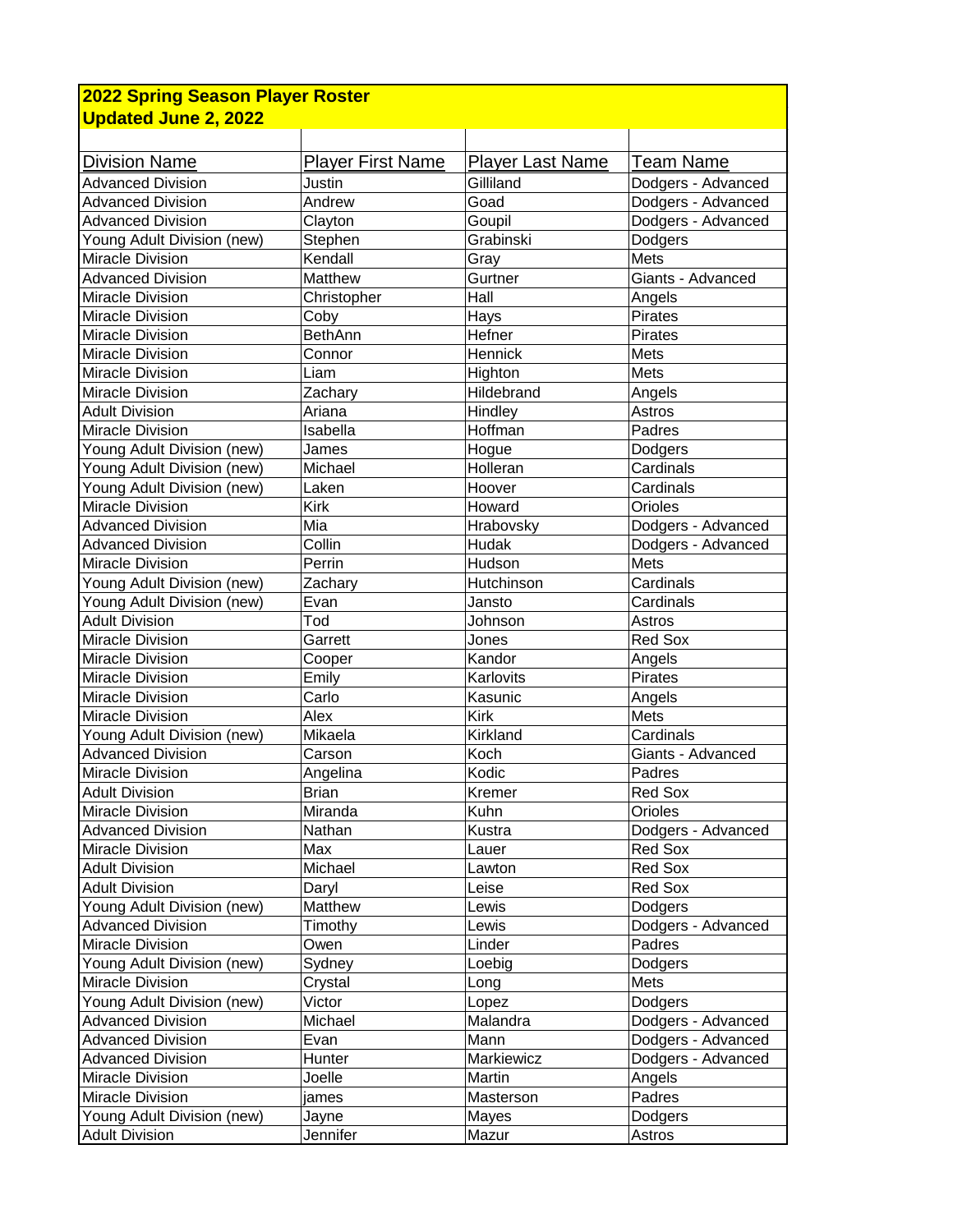| 2022 Spring Season Player Roster |                          |                         |                    |  |  |
|----------------------------------|--------------------------|-------------------------|--------------------|--|--|
| <b>Updated June 2, 2022</b>      |                          |                         |                    |  |  |
|                                  |                          |                         |                    |  |  |
| <b>Division Name</b>             | <b>Player First Name</b> | <b>Player Last Name</b> | <b>Team Name</b>   |  |  |
| <b>Advanced Division</b>         | Nicholas                 | Mccullough              | Dodgers - Advanced |  |  |
| Young Adult Division (new)       | Adam                     | <b>McElhinny</b>        | Dodgers            |  |  |
| Young Adult Division (new)       | Sara                     | Mcguigan                | Dodgers            |  |  |
| <b>Adult Division</b>            | Michael                  | Mckay                   | Red Sox            |  |  |
| <b>Miracle Division</b>          | Harrison                 | McKnight                | Angels             |  |  |
| Young Adult Division (new)       | Natalie                  | Menzl                   | Dodgers            |  |  |
| Young Adult Division (new)       | Joshua                   | Merritt                 | Cardinals          |  |  |
| Miracle Division                 | Violet                   | Milne                   | Padres             |  |  |
| Young Adult Division (new)       | Matthew                  | Moffett                 | Cardinals          |  |  |
| Miracle Division                 | Caleb                    | Naugle                  | Mets               |  |  |
| Young Adult Division (new)       | Cassidy                  | Niemi                   | Cardinals          |  |  |
| Miracle Division                 | Matthew                  | Norge                   | <b>Pirates</b>     |  |  |
| Miracle Division                 | Peter                    | Nowalk                  | Angels             |  |  |
| Miracle Division                 | Emmett                   | O'Connell               | Red Sox            |  |  |
| Miracle Division                 | Cassius                  | Orban                   | Padres             |  |  |
| Miracle Division                 | lan                      | Orbich                  | Angels             |  |  |
| Miracle Division                 | <b>Steven</b>            | Pander                  | Mets               |  |  |
| Miracle Division                 | Isabella                 | Pardue                  | Mets               |  |  |
| <b>Advanced Division</b>         | Colby                    | Parks                   | Dodgers - Advanced |  |  |
| Young Adult Division (new)       | Sydney                   | Patrick                 | Dodgers            |  |  |
| Young Adult Division (new)       | Nathaniel                | Pearce                  | Cardinals          |  |  |
| <b>Advanced Division</b>         | Cooper                   | Petrous                 | Dodgers - Advanced |  |  |
| Miracle Division                 | Emerson                  | Pierce                  | Padres             |  |  |
| Miracle Division                 | Reagan                   | Pollock                 | Pirates            |  |  |
| Miracle Division                 | <b>Brynlee</b>           | Priddy                  | Orioles            |  |  |
| Miracle Division                 | Isaac                    | Rajkovich               | Red Sox            |  |  |
| <b>Advanced Division</b>         | Connor                   | Randall                 | Giants - Advanced  |  |  |
| Young Adult Division (new)       | Luke                     | Recker                  | Cardinals          |  |  |
| Young Adult Division (new)       | Heather                  | Reid                    | Cardinals          |  |  |
| Young Adult Division (new)       | Chloe                    | Riffle                  | Cardinals          |  |  |
| <b>Advanced Division</b>         | Maxwell                  | Rigby                   | Giants - Advanced  |  |  |
| <b>Adult Division</b>            | Dominic                  | Rizzi                   | <b>Red Sox</b>     |  |  |
| Miracle Division                 | Ansley                   | Rizzuto                 | Orioles            |  |  |
| Young Adult Division (new)       | Jack                     | Roberts                 | Dodgers            |  |  |
| Young Adult Division (new)       | Eric                     | Rodgers                 | Cardinals          |  |  |
| Miracle Division                 | Elise                    | Rodgers                 | Pirates            |  |  |
| Miracle Division                 | John Chase               | Rodriguez               | Mets               |  |  |
| Young Adult Division (new)       | Ryan                     | Rumbaugh                | Cardinals          |  |  |
| <b>Adult Division</b>            | Ryan                     | Rumbaugh                | Red Sox            |  |  |
| Miracle Division                 | Jaxson                   | Ruth                    | Orioles            |  |  |
| Young Adult Division (new)       | Jacob                    | Sabo                    | Dodgers            |  |  |
| Miracle Division                 | Benjamin                 | schar                   | Mets               |  |  |
| <b>Advanced Division</b>         | Anthony                  | Sciullo                 | Giants - Advanced  |  |  |
| Miracle Division                 | Tucker                   | Sequite                 | Mets               |  |  |
| Miracle Division                 | Brandon                  | Shank                   | Red Sox            |  |  |
| Miracle Division                 | Jordan                   | Sherry                  | Pirates            |  |  |
| Young Adult Division (new)       | Jacob                    | Sickelsmith             | Cardinals          |  |  |
| Miracle Division                 | Matthew                  | Sieg                    | Orioles            |  |  |
| <b>Advanced Division</b>         | Charles                  | Sigmund                 | Dodgers - Advanced |  |  |
| <b>Advanced Division</b>         | Angel                    | Silvious                | Giants - Advanced  |  |  |
| <b>Advanced Division</b>         | <b>Brandan</b>           | Silvious                | Giants - Advanced  |  |  |